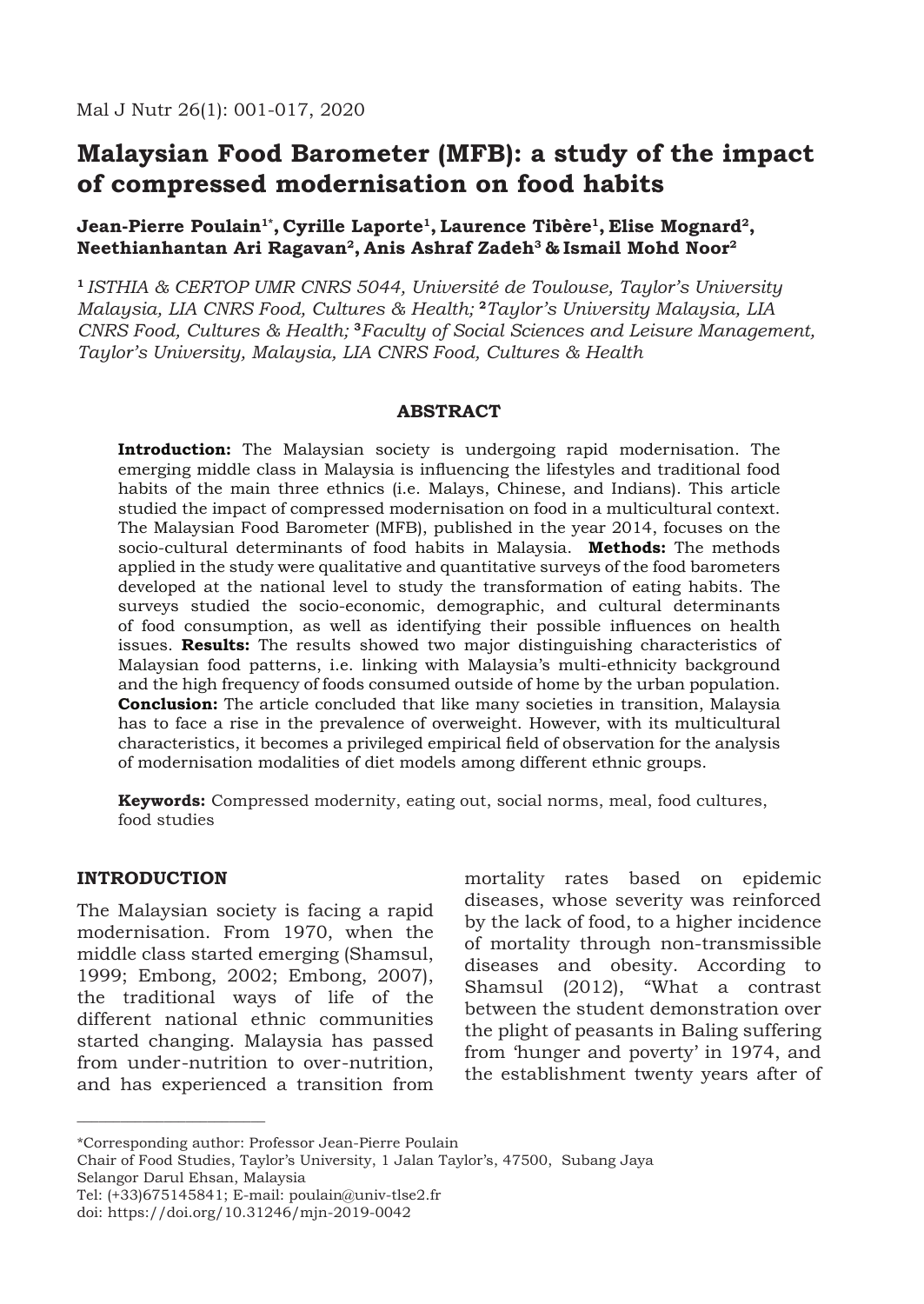the Malaysian Association of the Study of Obesity (MASO), concern over the increase of obesity and other related non-communicable diseases (NCDs) medical problems".

Furthermore, nutritional surveys have been scrutinising these transformations for many years. Tee (1980, 1994) published an annotated comprehensive bibliography of nutritional research from 1900 to 1993. After 1993, research on nutrition in Malaysia intensified (Tee, 1999; Ismail, 2002) and culminated with the Malaysian Adult Nutrition survey (MANS) in 2003, which was based on a national representative sample (MOH Malaysia, 2008a; MOH Malaysia, 2008b). The scientific production of nutritional studies on specific populations continued at a steady level among women (Karupaiah *et al*., 2012), minorities in Peninsular Malaysia (Khor & Zalilah, 2008; Gan *et al*., 2011), as well as in Sabah and Sarawak (Py *et al*., 2012). A new Global Nutrition Survey has been launched by the Ministry of Health (MOH) Malaysia. All these research projects focus mainly on the food intake of individuals, evaluated in terms of nutrient composition (macroand micro-nutrients), with some ethnic dimensions included.

Simultaneously, one could find a body of ethnographic and anthropological literature on the food habits, beliefs, and taboos relating to the Malaysian indigenous *Orang Asli* population (i.e. originally mountainous jungle dwelling hunter-gatherers, mainly the Senoi and Negrito groups) (Bolton, 1972; Lim & Chee, 1998), besides specific times in their life cycle such as pregnancy and confinement (Manderson, 1981). Previous studies on nutrition have already paved the way in this direction (Ismail, 2002; Rampal *et al*., 2007; MOH Malaysia, 2008b). Adaptation of food pyramids to local cultures has been undertaken, however, the impact is largely unknown and needs to be evaluated. Nevertheless, a survey which focuses on the sociocultural determinants of food habits at the national level has been missed. Therefore, the aim of the Malaysian Food Barometer (MFB) is to fill this gap. MFB studies the social, ethnic, and cultural diversification of food habits in Malaysia. It also investigates the evolution of food consumption, both at home and outside the home, and identifies the consequences in terms of market factors and public health.

In addition, this study is based on the empirical data from a research conducted in 2012 - 2014 as part of the 'Food Studies Chair: Food, Cultures and Health' in collaboration with Taylor's University (Malaysia) and the University of Toulouse Jean Jaurès (France). In this article, after discussion about the effects of modernisation on the Malaysian society, we present the methodology used and the objectives of the MFB. Next, we expose some of the results relating to two main characteristics of the Malaysian food model. Finally, we discuss about how the theory of 'compressed modernisation' explains the Malaysian situation.

#### **Understanding the effects of modernisation in a multicultural context**

The main objective here is to analyse the effects of the very fast modernisation (what is called "compressed modernisation") on food cultures and practices of different Malaysian ethnic groups. The process of modernisation in Malaysia is characterised by rapid urbanisation and rural exodus. The urban population increased from 11% in 1951 to 51% in 1991, and from 62% in 2000 to 73% in 2012 (Jaafar, 2004; BMCE trade, 2013), which was accompanied by the industrialisation of the New Economic Policy Era in 1971- 1990 (Aziz, 2012) and the development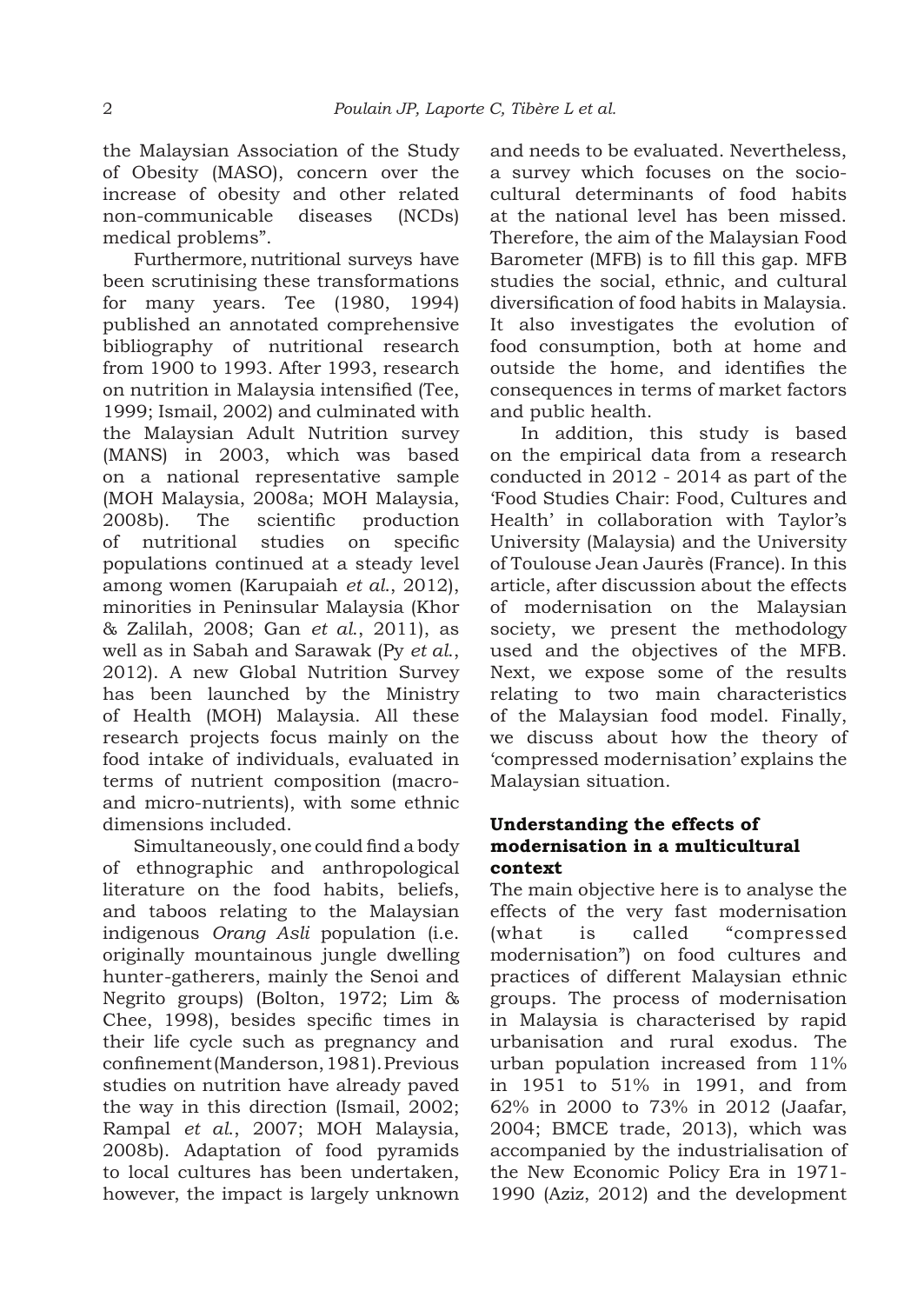of the services economy from 1970 (Hutton, 2003).

Furthermore, at stage three of the demographic transition model (DTM), which is characterised by a drop in birth rate, the structure of the Malaysian society is changing. The fertility rate decreased from 3.29 children per woman in 2000 to 2.64 in 2012 (Index Mundi Malaysia, 2013), and the size of household being reduced from the average 5.2 persons in 1980 to 4.3 in 2010 (Sudha, 1997; Mahari *et al*., 2011). The increase in purchasing power of newly waged and salaried employees is an additional factor that is combined with the reduction in family size to herald the emergence of a new middle class (Shamsul, 1999; Embong, 2007), as well as a new working class with greater ability to participate in the consumption economy.

Moreover, related epidemiological transition has modified the causes of mortality from epidemic diseases to cardiovascular diseases, cancers, and degenerative diseases. The success of modern medicine in understanding and taming these diseases points out that lifestyles and food habits are levers, both for prevention and for care. The life expectancy has gained 3.2 years in 12 years between 2000 and 2012 (Ismail, 2002; Index Mundi Malaysia, 2013). Therefore, the current obesity epidemic in Malaysia and worldwide raise concerns about the negative effects of such transformations, and stimulate us to focus research on identifying those factors in the food cultures and lifestyles leading to the development of this issue. All these macro structural developments have affected the lifestyles and the food habits of various ethnic groups which make up the Malaysian population. Hence, we can speak about a stage of food modernity in Malaysia which can be regarded as a consequence of the modernisation of the Malaysian society.

This stage is characterised by the transformation of food intake patterns besides the new consumer expectations and aspirations in relation to food.

In addition, most of the above characteristics can also be found in modern countries. Nevertheless, the Malaysian food consumption context has two major distinct characteristics.

The first characteristic is linked with Malaysia's multi-ethnicity background and the Malaysian society, which consists of four groups. However, the Malaysian society is much more complex than the official organisation of these four main groups and three main ethnic groups (i.e. Malay, Chinese, and Indian, besides a few minorities). As a matter of fact, each group has its own food culture with its typical dishes and ingredients, dietary taboos and restrictions, dining rituals, form and structure of meals, and symbolic 'racial' dimensions of food, which are not totally homogenous in Malaysia. However, 'racial' categories are not homogeneous in Malaysia. For example, Indians may belong to different religions. They may be Hindus, Muslims, Sikhs, Buddhists, Christians, or members of the New Religious Movements. They may speak in *Bahasa Malaysia* as the national language of Malaysia, English, and different mother tongues (e.g. Tamil, Hindi, Urdu, and Malayalam). They may also be identified strongly by a Caste (different regions of India) or by the neighbouring countries of India where they come from such as Pakistan and Sri Lanka, and also by their families, who may have lived in Malaysia for several generations or just arrived. In addition, 'Chinese' may be Buddhist, Taoist, Christian, or Muslim converts. They may speak Hakka, Hokkien, Cantonese, Teochew, and Mandarin. They may also be Min people, Hakka, Cantonese, and Wu. Furthermore, there are Malaysians in the official 'others' category such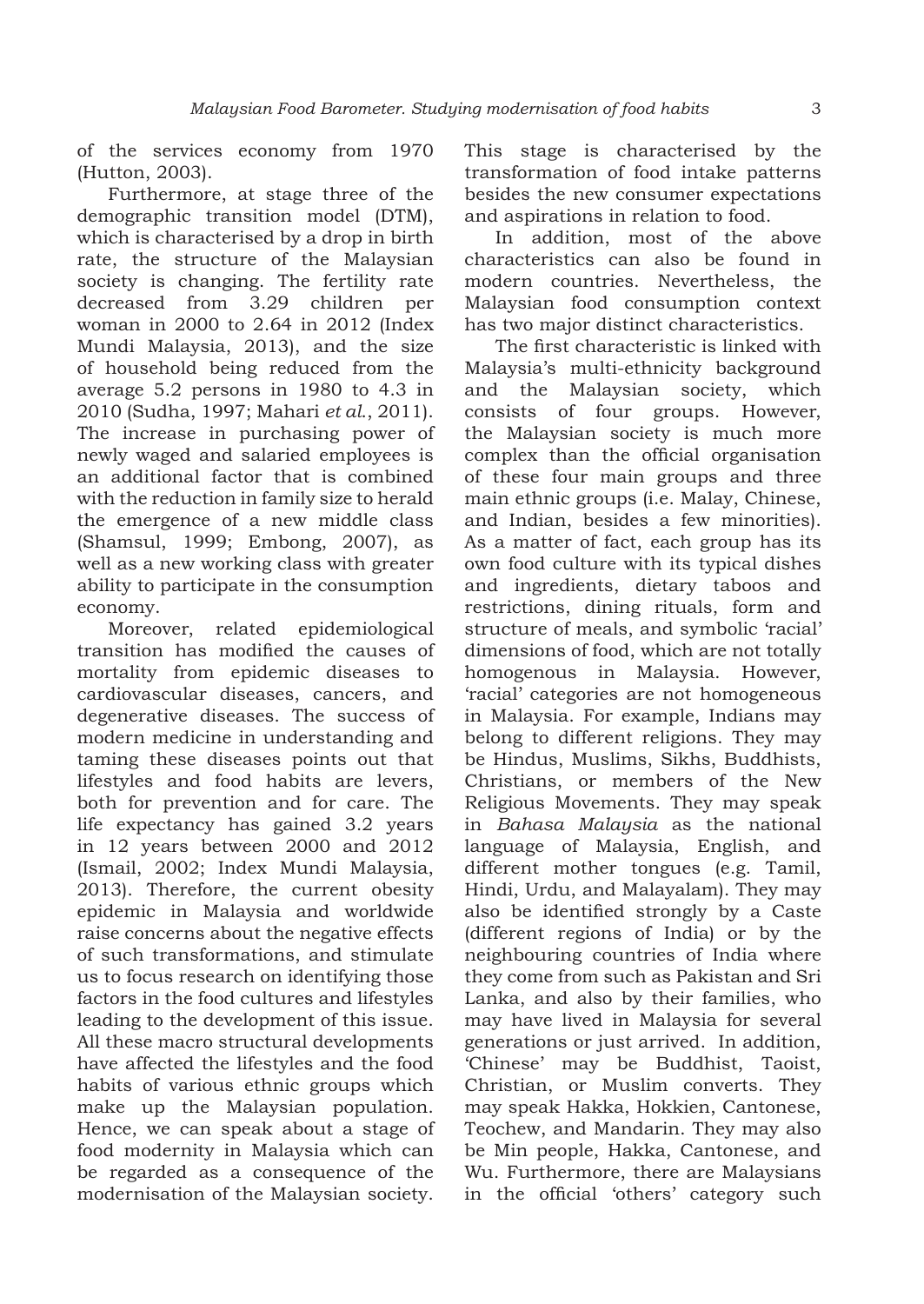as the non-Malay Bumiputra, Dusun, Iban, and Kadazan. We have to add foreigners living in Malaysia to this heterogeneous group, including expats (executives and domestic aids), tourists, and international retirees on the 'second home' programme (Tan & Ho, 2014).

Furthermore, the boundaries between these three main ethnic groups (or races, which is officially used) are not very hermetic. These groups have a certain 'porosity' resulting from interpersonal relationships across ethnic boundaries through friendship, overlapping of religious affiliation and language competence. This 'porosity' is also resulted from the usage behind the primary 'race' identity, religious conversion, and 'crossbreeding' (multi-ethnic people) from historical institutionalised mixed marriages (e.g. in the Baba-Nyonya community in historic times). In addition, it can also be a result from an actual inter-racial breeding, with or without conversion (Hirschman, 1975; Hirschman, 1987; Clammer, 1980; Tan, 1982), and the rise of individualism within, which Malaysians develop personal preferences in choosing from a wide variety of dietary alternatives. Moreover, there are some 'crossbreeding' among the different food cultures. For example, Nyonya cuisine from the Malacca region is a combination of Chinese and Malay food cultures with some influence from the Portuguese. Some restaurants such as Mamak restaurants, which are originally from Tamil Muslims, are now filled up by consumers of all ethnic groups and make a solid contribution to the development of a 'Malaysian mixed' food culture - that is, some dishes and food practices that are commonly shared by, or are compatible with more than one 'ethnic' groups.

The second characteristic is the high frequency of foods consumed outside of home by the urban population in Malaysia, which is probably rated as one of the highest in the world (Fournier *et al.*, 2016). The population study (MOH Malaysia, 2008b) revealed a strong positive correlation between the high incidence of food consumed outside of home with the level of urbanisation. As urbanisation increase, the opportunities for Malaysians to eat out have increased tremendously and prices are sometimes lower than homemade meals. The idea that the growth of urbanisation develops a food environment with a higher density of outlets, as well as the consequences of increasing the prevalence of eating out and the outcomes of health is being documented in the Western countries (Obbagy, 2012). In this study, we do not mention that eating out could be globally linked with the rise of obesity. Rather, we assume that there is a typology based on a cluster of practices which structure the ethnic food lifestyles in Malaysia, and some of them are connected with obesity. In addition, the range of practical contexts in which Malaysians consumers are deciding what to eat are very different from those encountered in the West. Therefore, public health programmes developed in Europe and USA cannot be transferred to Malaysia without the risk of facing some sociocultural resistance that consequently would have some counterproductive effects.

Therefore, in this context, MFB is a tool to identify and study in depth the socio-cultural determinants of Malaysian food habits. MFB describes the 'food social space' of the Malaysian population. It also focuses simultaneously on the practices and on the representations of food cultures. The aim of MFB is to understand the food lifestyles and the different food contexts of various Malaysian ethnic groups and 'middle class'. In addition, by using a follow-up survey in this study, we could investigate the longitudinal transformation of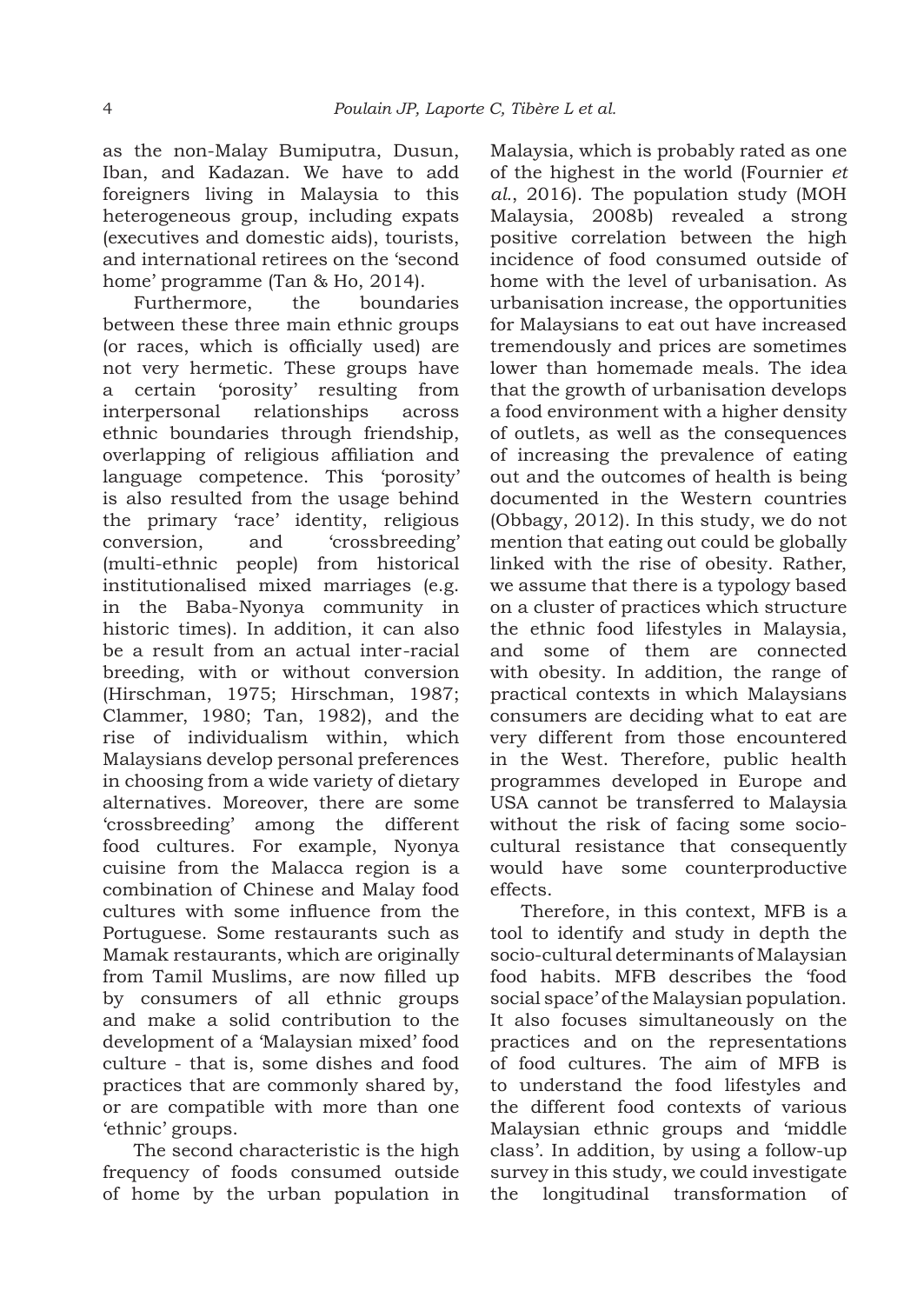food habits in Malaysia. Finally, these different sets of data and their analysis could be used to uncover the social infrastructure of Malaysians' eating decisions (i.e. patterns, scenarios, and contexts).

## **METHODOLOGY**

Food barometers are tools developed under the direction of Jean Pierre Poulain and his team to study the socioeconomic, demographic, and cultural determinants of food consumption. They also try to identify the possible influences of food consumption on health issues, particularly NCDs, where diet is involved. In addition, food barometers complement traditional nutritional surveys and aim to participate in the development of prevention programmes (Poulain 2001; Poulain *et al.*, 2010; Poulain *et al.*, 2015; Fournier *et al.*, 2016). They are also qualitative and quantitative surveys developed at the national level to study the transformation of eating habits.

MFB uses a mixed-mode approach, both qualitative and quantitative methods. The questionnaire developed from the outcomes of a qualitative exploratory phase (face-to-face interviews and a focus group) aims to identify the main trends in Malaysian food practices and representations. The questionnaire is organised into six parts: the socio-demographics and ethnic indicators, food norms, diet recall of the last 24 hours, cooking practices, social representations regarding food, and the perception of food and health-related risks. The questionnaire comprises of 66 items with more than 1400 variables including body mass index (BMI). There are 46 closed and multiplechoice questions, consisting of standard questions used in sociology to describe the socio-demographics of a population, as well as questions that have been used in previous food studies (Poulain, 2002;

Poulain *et al*., 2010) but adapted to the Malaysian context. The questionnaire was translated into three languages (Malay, Chinese, and English) and then retro-translated. All interviewers (n=42) employed for administering the questionnaire were fluent in English, in addition to at least one (other) language to which the questionnaires had been translated. Six interviewers were trained for two days. The purpose of this was to present the structure of the questionnaire and to validate the data collection method. The sample size was 2000 participants of ≥15 years old, estimated using power calculation (Ali & Azlan Abdullah, 2012; Fournier *et al*., 2016). The sampling methodology was of a semi-randomised approach based on the regions within Malaysia and their degree of urbanisation. A quota system based on age and ethnicity was also applied. Quantitative data were collected from January to May 2013.

Furthermore, MFB studies eating habits through the socio-anthropological approach to establish an interdisciplinary dialogue with nutrition for public health benefit. The analysis of socio-cultural determinants of meal structures, days, and dietary patterns enriches the approach in terms of individual dominant decision-making in the field of nutrition and health (Fischler, 1990; Warde, 2005; Poulain, 2017).

## **Operational objectives**

The purpose of the MFB is to draw a picture of the Malaysian food habits to study their diversity based on sociocultural determinants. MFB describes the food habits and food cultures at different dimensions, such as practices, social norms, social representations, and beliefs. These dimensions analyse the effects of social status, level of education, ethnicity, gender, generation, and size of the household and urbanisation. It also measures the importance of eating out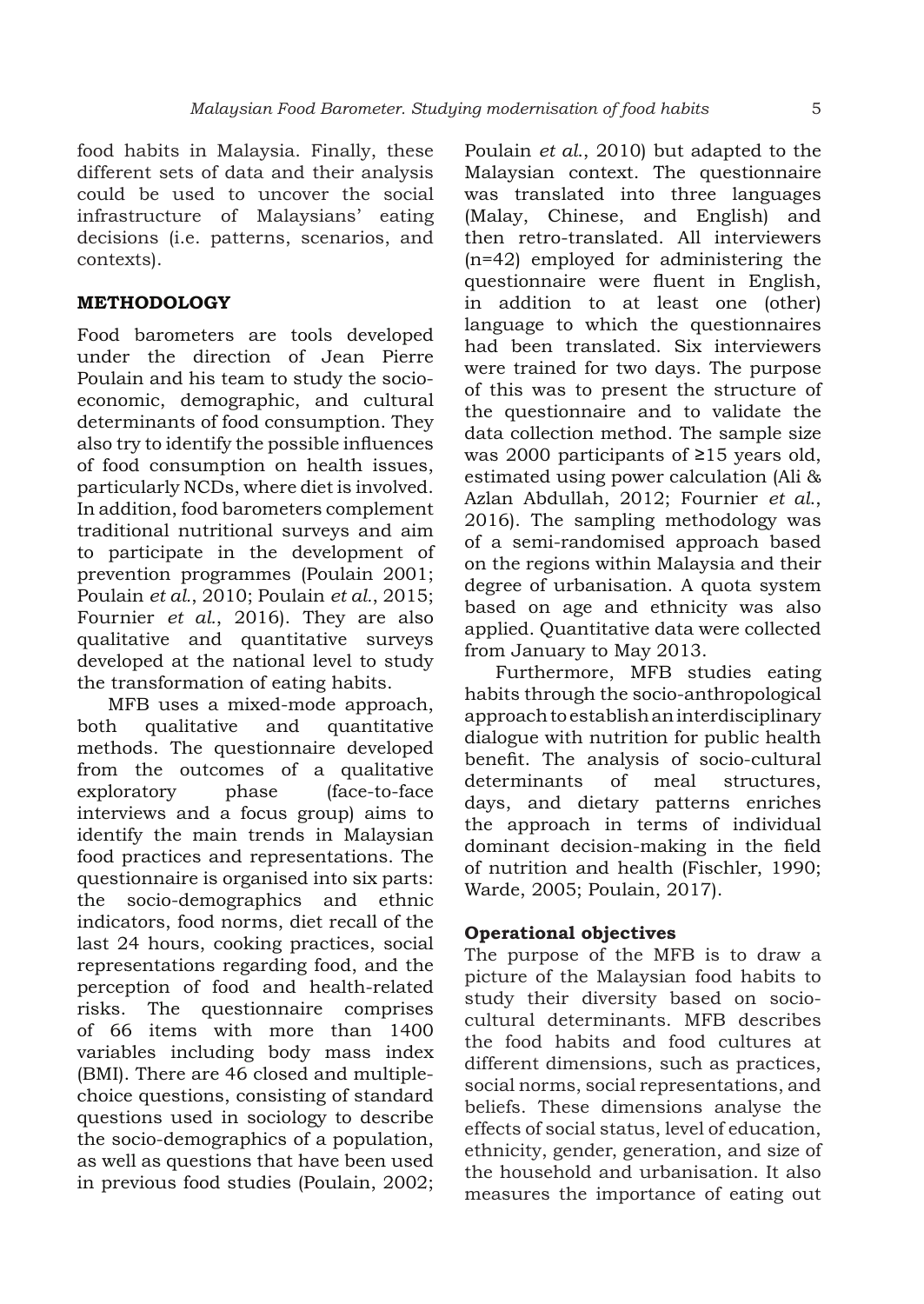and prevalence of using convenience food. MFB identifies the food lifestyles with a special focus on the role of ethnicity in the middle class. In addition, it studies the correlation between lifestyle, social characteristics, and body size (i.e. obese and overweight). These data facilitate a comparative analysis between different stages in Malaysia's history and economic development, and between different countries as well.

Therefore, the operational objectives of MFB are to produce useful data for different categories of stakeholders. These stakeholders include: 1. The public health stakeholders (from epidemiologists to those engaged in health and nutrition education), 2. The economic stakeholders (including agrofood chain stakeholders, restaurants, and foodservice industries), and 3. Academics, who work in the different disciplines and are interested in food consumption and food cultures from anthropology to sciences of nutrition. Figure 1 shows the general objectives of the MFB.

#### **Scientific objectives**

The main scientific objective of the MFB is to challenge the theories of 'convergence' (Mahbubani, 2013), which suggested that with economic development and the emergence of the middle class, food consumption patterns are less determined by sociocultural factors (in Malaysia, ethnicity) than the consumption culture, which is



**Figure 1.** General objectives of the Malaysian Food Barometer (MFB)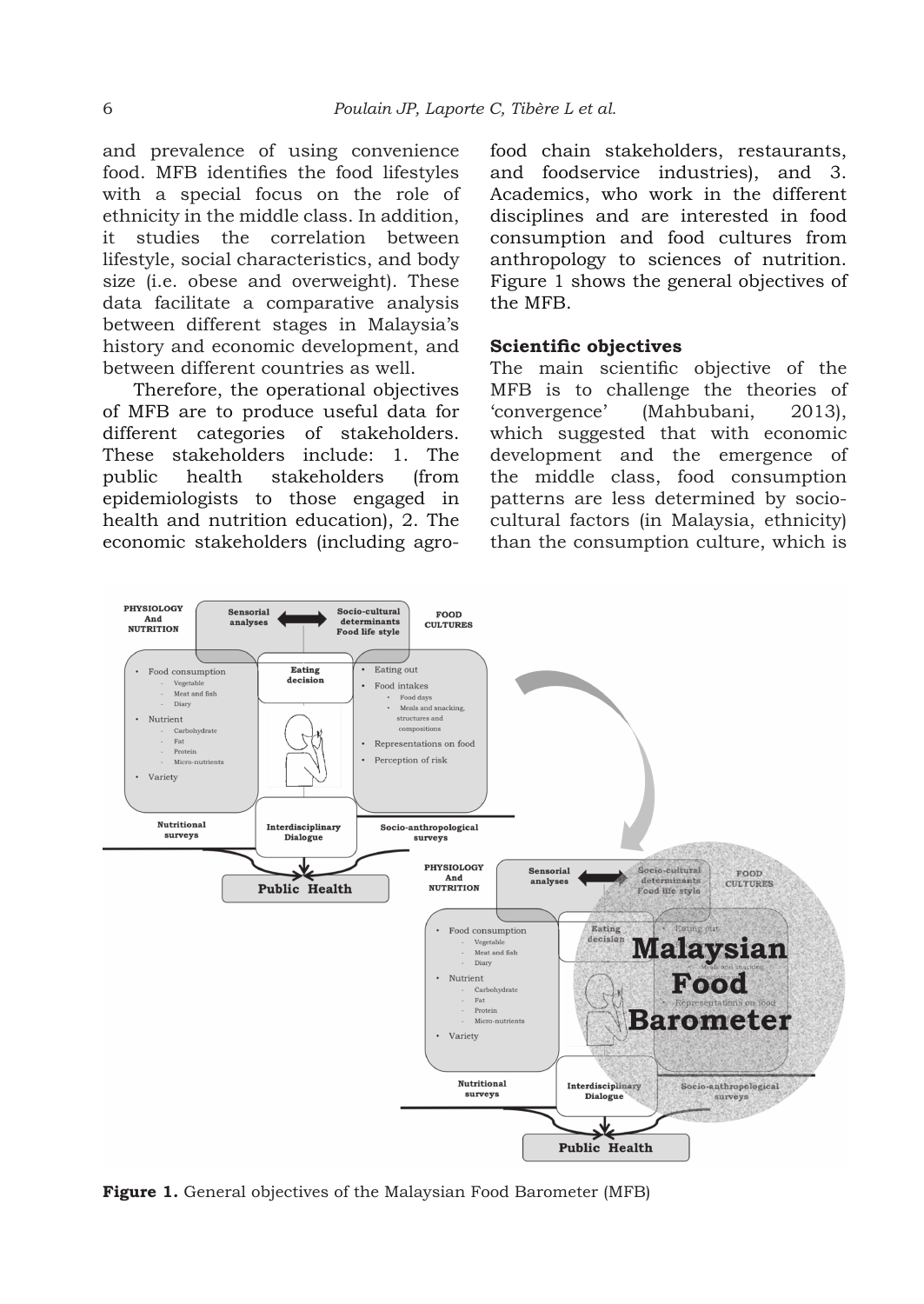the distinctive feature of middle class. The stage of convergence should be the homogenisation of middle-class lifestyles. Therefore, this study seeks to answer the question of 'what is the significant role of ethnic factors within the middle-class conventions of food consumption?'. In addition, as said above, food habits are strongly determined by culture, religion, and social beliefs, therefore, a detailed empirical study seeking rich qualitative data is a meaningful exercise here.

Furthermore, the MFB focuses on food habits at two different levels, i.e. national level and international level. At the level of the Malaysian social and ethnic groups, the survey considers the following questions: 1. Is there a homogenisation of the Malaysian lifestyle across ethnicity and social positions? 2. What are the consequences of food consumption for frequenting restaurants, casual food stalls, and buying takeaway food? and 3. What is the connection between these practices and the development of obesity in Malaysia? At the international level, the survey considers: 1. Is there a convergence of food consumption models through the process of economic development (e.g. is there an increase in foods of animal origin in the daily diet)? 2. How can we describe and understand the concept of inertia in relation to food cultures? and the main question, 3. How can we understand and model a culture's inertia in the transformation of food habits?

#### **DISCUSSION AND CONCLUSION**

#### **Studying the importance of eating out in the Malaysian daily practices**

Two types of data are available within the Malaysian context. The first type of data are produced by economists, and are interested in the locations where the act of purchase takes place (the central notion is the 'food away from home'). The second type come from surveys and MFB,

and report on the food consumption act itself. In this case, we talk about 'eating out' as well. The two types of data are thus not equivalent. In the case of food, 'economic consumption' and 'food consumption' are disconnected in time, and most often are not individualised purchases for home food, while payment and consumption are simultaneous and individualised in the case of 'out of home' catering.

In addition, economists who work on household food budget distinguish the proportion of expenditure on foods consumed at home from foods consumed outside the home. The data mobilised by Lee & Tan (2007) showed that the share of household 'food away from home' expenditures increased significantly between 1973 (4.6%) and 1999 (10.9%). We have aggregated to their data more recent figures (2009; 2014) to develop the graph below. Even though these elements are not completely comparable, they do point to a continuous increase in out-of-home diet spending.

Figure 2 shows the expenses of food consumed at-home and outside of home (eating out) as a percentage of total household expenditure. Data for 1973 to 1999 were from Lee & Tan (2007), while data for 2009 and 2014 were from the Department of Statistics Malaysia (2016).

Furthermore, other works (Ali & Azlan Abdullah, 2012) centred on the issue of risks (social and health) and the practice of eating out without any nutritional regard, focused on the development of consumption out of home for specific audiences (e.g. students, families, and people in their work places) with observation in some areas of Malaysia such as Bandar Baru Bangi, Jitra and Segamat. This study (however, does not provide the explicit data) explains this movement by factors such as the lengthening of the distance between workplace and home, increase in the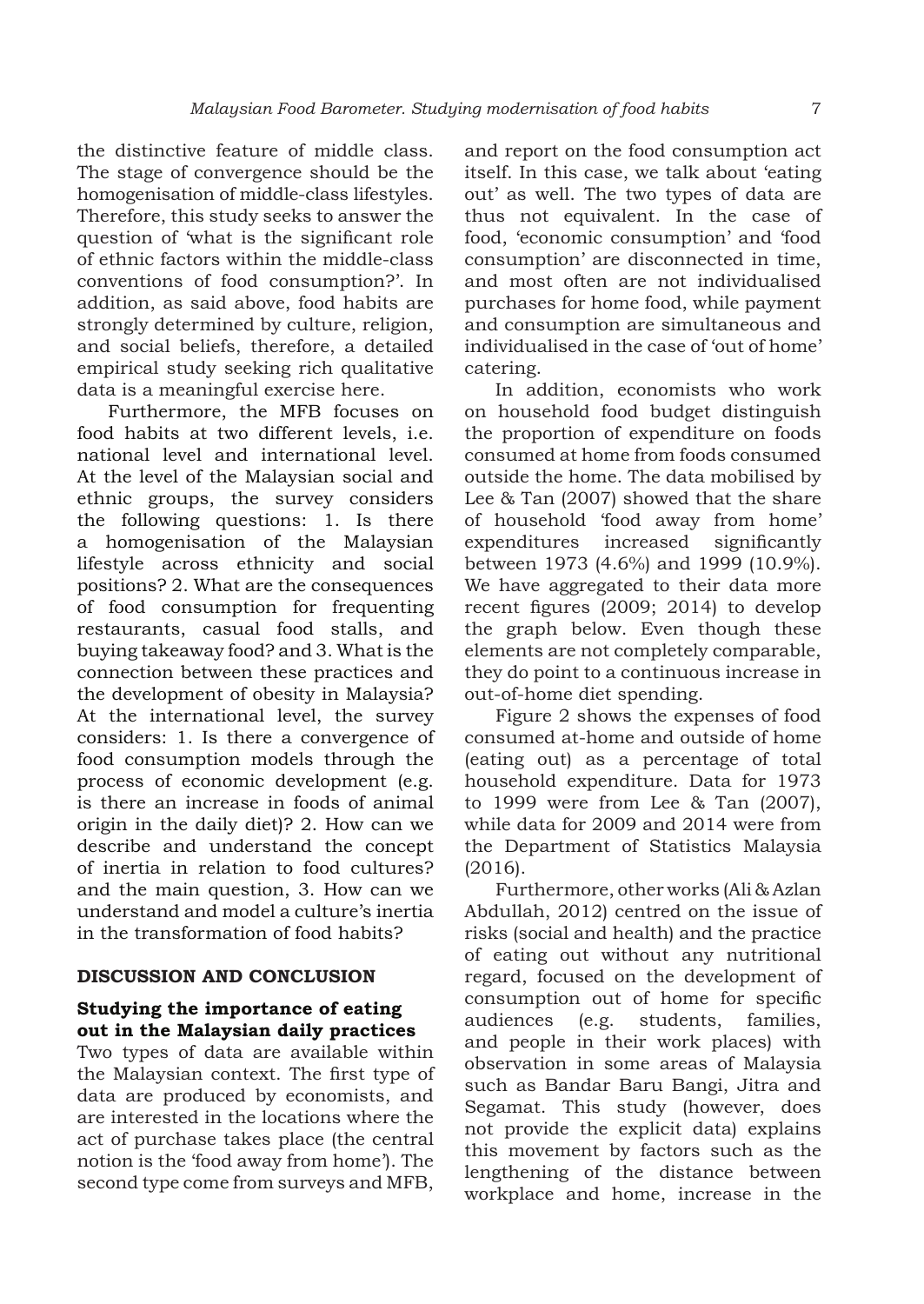

**Figure 2**. Expenses of food consumed at-home and outside home (eating-out) as a percentage of total household expenditure. Data 1973 to 1999 (Lee & Tan, 2007); data 2009 and 2014 (Department of Statistics Malaysia, 2014)

work of the 'mothers', and the profusion of food supply in catering. Restaurants not only provide 'meal time' foods, but also provide the opportunity to eat at any time in a variety of contexts (e.g. work meeting and celebration). While the purpose of these analyses is to show the risks (for health, social, and familial) of the development of 'eating out' in dietary practices, they also complete a first panorama that outlines the importance of 'eating out' in Malaysia.

Moreover, in MFB, we used two main indicators to study the 'eating out' practices:

- 1. Reconstruction of the food taken of the previous week: the value of the weekly intake is 1 when all food consumption is carried out, and the value is 0 when all intakes are consumed at home.
- 2. The 24-hour recall with: a ratio

of 'out-of-home' frequency based on food intake (i.e. the number of intakes out-of-home/total number of intakes) and a frequency ratio per individual (i.e. the number of individuals with at least one 'out of home' intake).

Two perspectives can be used to describe 'eating out': the proportion of meals consumed by the overall population, and the frequency of 'eating out' for individuals. Therefore, >38.3% of Malaysian meals (breakfast, lunch, dinner, and supper) are consumed outside of home (Table 1). And if the food consumed at home is added, but the dishes are from outside (meals delivered or purchased as take away, including from Mamak restaurants), the frequency rises to 47.5%. These practices are positively related to the level of urbanisation, i.e. 32.9% among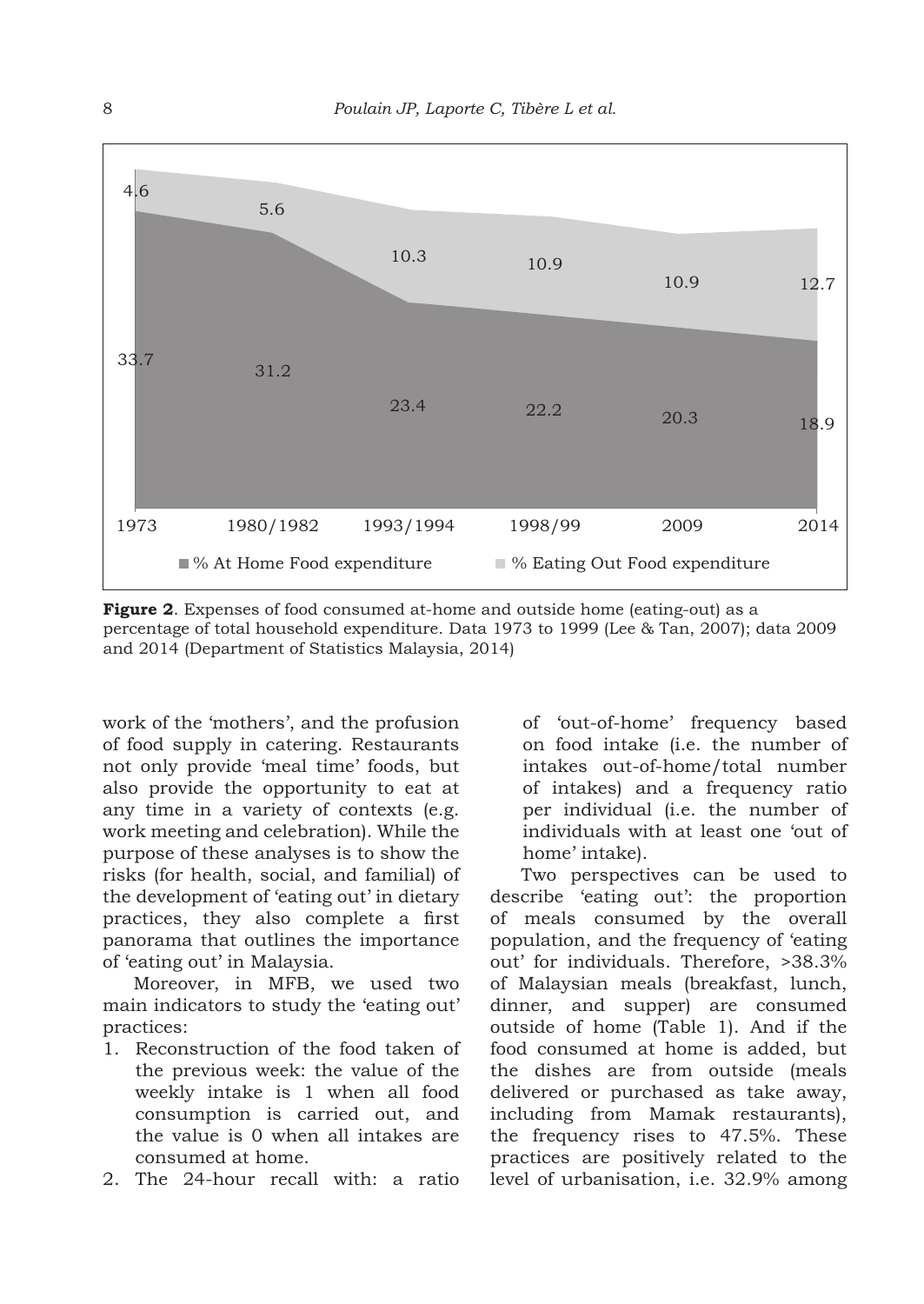| Type of data                                   | Eating out practices for<br>meals only |       |             |       |
|------------------------------------------------|----------------------------------------|-------|-------------|-------|
|                                                | Meals                                  |       | Individuals |       |
|                                                | n                                      | $\%$  | n           | $\%$  |
| Total Intakes                                  | 5,566                                  | 100.0 | 2,000       | 100.0 |
| Eating at least one meal outside.              | 2,134                                  | 38.3  | 1,282       | 64.1  |
| Eating at least one meal at home               | 3,422                                  | 61.7  | 1,768       | 88.4  |
| Eating at home but the meal comes from outside | 515                                    | 9.2   | 455         | 22.7  |

**Table 1**. Eating out – only meals (breakfast, lunch, dinner)

rural people, compared to 39.7% for urban dwellers, and 40.2% for suburban residents (Poulain *et al*., 2014).

At the individual frequency level, >64% of people consume at least one meal per day outside. From these data, we drew a food landscape in which the number of meals eaten outside the home, and imported meals eaten at home are at a relatively high level (22.7%) (Figure 3).

In addition, an investigation carried out by the MOH in 2008, associated these practices to the phenomena of urbanisation. The opportunities for Malaysians to go out of their homes

to eat have significantly increased as prices are sometimes lower than the costs of homemade meals. Taking into account the main socio-economic developments and the demographic evolution of the Malaysian society, we can predict an increase in 'eating out' practices. Consequently, the 'industry' of catering is a front-line player in the problem of increasing obesity and NCDs (Laporte, 2018). The contexts in which Malaysian consumers decide what to eat considerably differ from Westerners. Therefore, public health programmes, mainly centred on family diet, that



**Figure 3.** Eating out in Malaysia – percentage of eating out per meals and per individuals (Poulain *et al.*, 2014)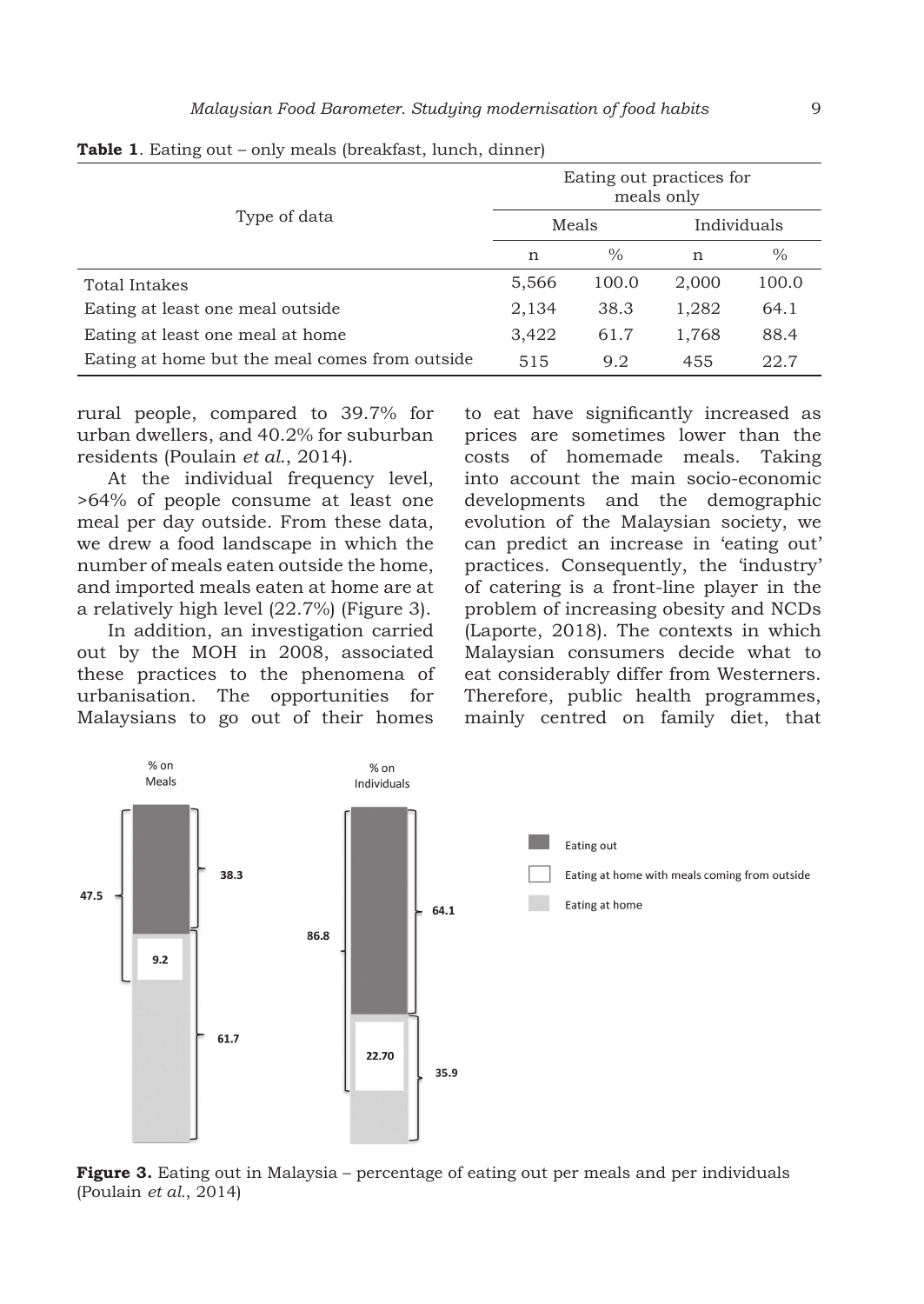are implemented in Europe and the United States cannot be transposed to Malaysia without the probable risk of counterproductive effects.

#### **Individualisation of dietary practices**

Dietary modernity in Malaysia is characterised by an increasing individualisation of food practices noted on several levels, especially the structure of meals. Lévi-Strauss (1963) identified two forms of meal structures. The synchronic form that results in the service of several dishes simultaneously during the same meal, and the diachronic form that results in the service of several dishes, one after another, according to socially predefined rules. The contemporary French meal, which follows a sequence of order 'starters - main dish - cheese dessert', is an example of a diachronic meal in spite of some variations over time and from one social group to another (Fischler, 1990; Poulain, 2002; Poulain, 2017). Some meals are also organised around a main product, which is systematically presented, and is accompanied by other complementary products that may vary from one meal to another. The organisation of a Chinese meal follows the same principle. In other food models, like the French meal, the products are constantly changing. Finally, in the Malaysian society, the level of individualisation is more or less pronounced according to meals (Figure 4).

The process of individualisation is pronounced in 'lunch', where only 27% of individuals express individual structures and 74.9% have individualised lunch practices. This dissonance in high norm versus practice (47.9) reflects the individualisation movement. It is similar to dinner where only 18.3% of respondents express individual structures, whereas 66.2% of the population implements individualised practices. This strong dissonance between norms and practices (+47.9) points to an attachment to the collective



**Figure 4.** Structure of meals – norms vs. practices (Poulain *et al.*, 2014)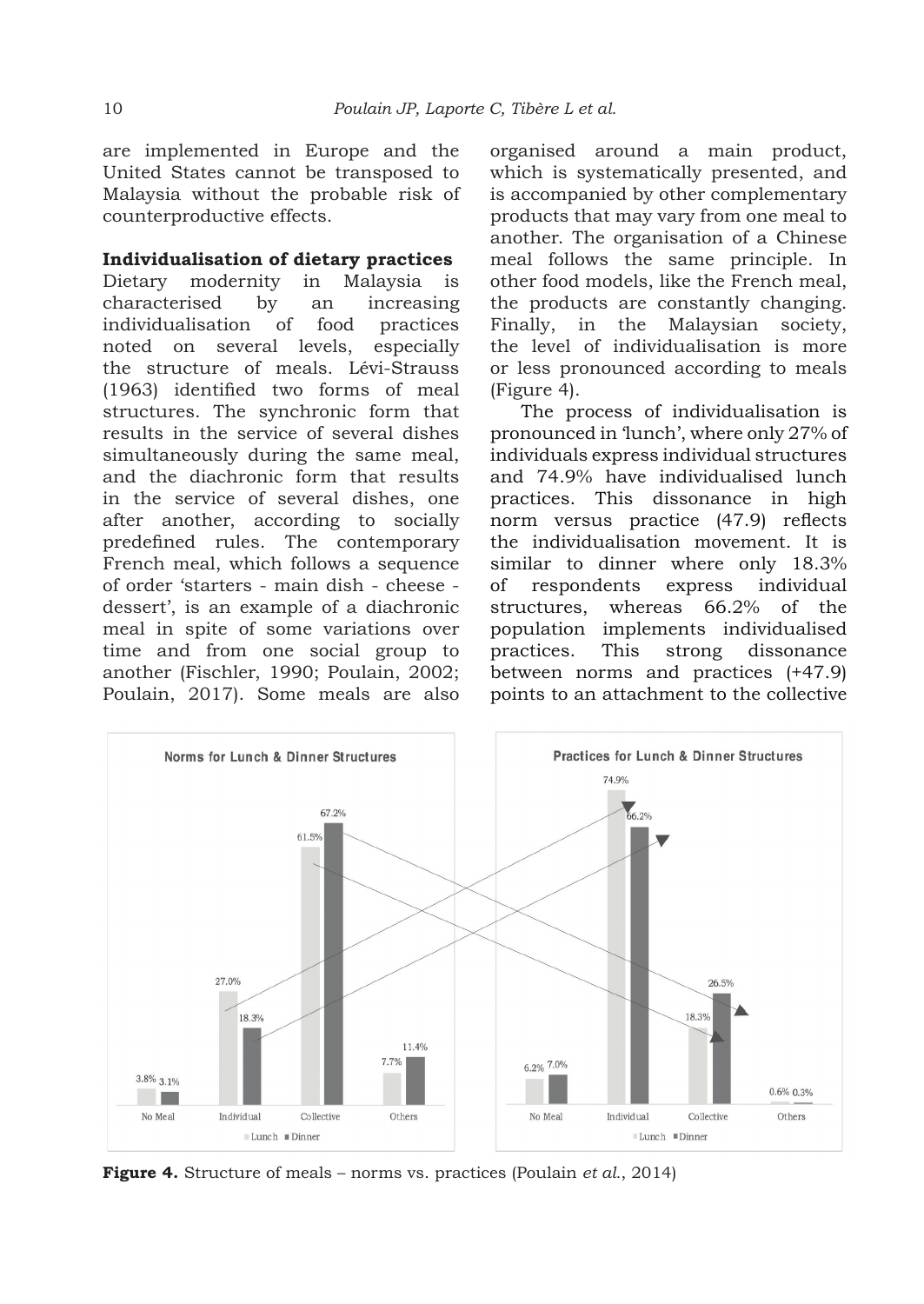model in norms coexisting with an individualisation of practices. This situation can be explained by the rapid modernisation of the Malaysian society. However, we observed that certain social groups, such as individuals who live in rural areas or groups like the non-Malay Bumiputras, are hermetic to individualisation, particularly for breakfast. This persistence is also found in individuals with low levels of education at the bottom of the social hierarchy.

The Malaysian food model is therefore characterised by a very high level of eating out and a rapid transformation that focuses on the individualisation of meal structures, mainly for lunch and dinner. This particular context can be relocated in the framework of what some sociologists call 'compressed modernisation' (Chang, 1999; Chang, 2016; Rouleau-Berger & Neng, 2017; Augustin-Jean & Poulain, 2018).

## **A 'compressed' modernisation in Malaysia**

Malaysia is a good example of 'compressed modernisation'. We mentioned above that the middle class emerged during the new economic policy of industrialisation (1971-1990). The traditional lifestyles of different ethnic communities have changed profoundly. In a few decades, Malaysia has shifted from undernutrition to overnutrition, and is now confronted with what public health experts call 'the epidemiological transition' and the 'double burden' of malnutrition (Gillespie & Haddad, 2003). The first phenomenon is the transition in mortality rates, caused by epidemic diseases and reinforced by food shortage, to deaths from NCDs (e.g. cardiovascular diseases and cancer), in which obesity is a significant risk factor. The second phenomenon, the double burden, is the cohabitation of undernutrition and overnutrition problems within the same

population, and at the same time.

The speed of modernisation in some Asian countries has led Korean sociologist, Chang (1999) to propose the concept of 'compressed modernisation', which corresponds to a civilisational context in which economic, political, cultural, and social changes occur in an extremely condensed manner, both in space and time. Also, in which disparate historical and social elements coexist and contribute to the construction and reconstruction of a complex social system characterised by fluidity (Chang, 2016). The compression phenomenon of space and time was described in the mid-1980s by the geographer Harvey (1990). It would be the result of technological innovations developed in the sectors of communication (e.g. telegraph, telephone, fax, and internet), and transport and travel (e.g. highspeed train TGV, democratisation of air transport) which reduces, or sometimes cancels off distances and time. The technological innovations are at the heart of economic development, and help to open up new markets, displace space barriers, speed up production cycles, and reduce capital turnover.

In addition, in the work of Beck and Grand (2010), i.e. articulating theorisation in terms of compressed modernity (Chang, 1999) and the first and second modernity, the authors propose to define it as a situation in which the processes of urbanisation, industrialisation, and economic liberalisation are faster than the transition through a first modernity and the transition to a second modernity which are almost simultaneous. The first modernity corresponds to the rise in rationality and 'de-traditionalisation' of societies. The second one corresponds to a weakening of the legitimacy of 'normative devices', resulting in an 'individualisation of lifestyles' (Beck & Lau, 2005) and to the post-traditional societies, not in the sense that there is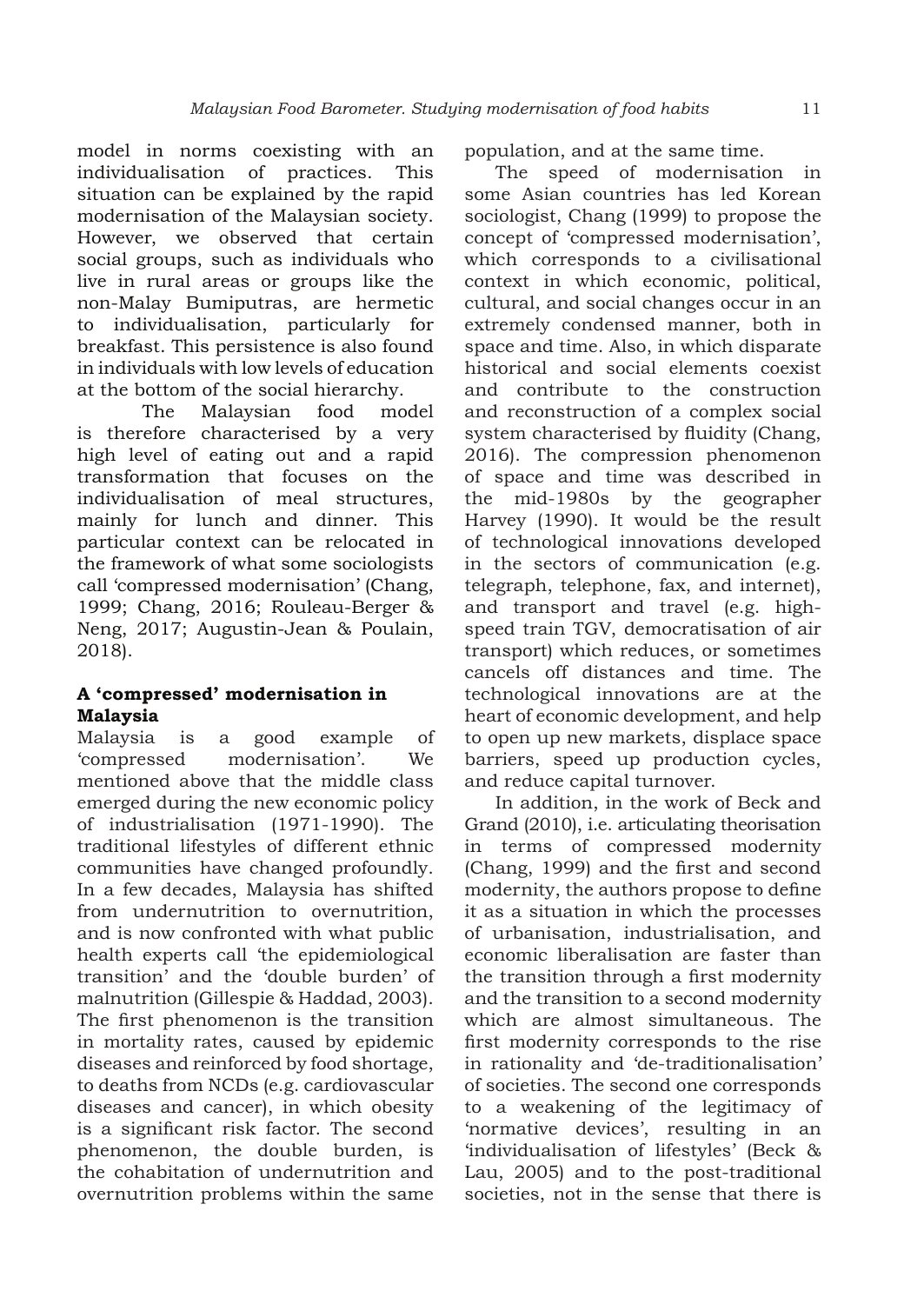no more intergenerational transmission, but in that the normative models have lost their strength and their evidence. The compressed modernity in some Asian countries corresponds to the telescoping of these two forms of modernity.

Furthermore, Chang (1999) describes two sub-phenomena that have an impact on temporal and spatial dimensions, i.e. 'condensation' and 'compression'. Condensation refers to the physical processes required for the movement and change between two moments (epochs), and between two locations (places) to be abridged or compacted. Compression, corresponds to a phenomenon according to which various components of multiple civilisations that existed in different zones and/or places coexist in the same delimited space-time and influence each other. Continuing the reflection on the topic of diet, Poulain (2018a, 2018b) showed that compressed modernity is characterised by the strengthening of the process of patrimonialisation of food cultures, the development of cosmopolitan food cultures, and the rise of some eating anxiety such as:

1. The patrimonialisation of cultural diets: the reduction of time intensifies the designation of 'traditional' food cultures as heritage, and as the central features of the construction and expression of ethnic and social identities. Patrimonialisation is a concept under construction that has opened several heuristic perspectives (Poulain, 2000; Geyzen, 2014; Brulotte & Di Giovine, 2016; Bessiere, 2018). In Malaysia, this phenomenon is seen with the increase in the number of chain restaurants in major shopping centres, such as Madam Kwan's, Little Penang Café, Secret Recipe, and Old Town White Coffee that meet the need for 'eating out' and give in to nostalgia for heritage at the same time. According to the World Tourism Organization (UNWTO), the number of tourists in Malaysia has made a considerable leap from 5.56 million in

1998 to >28 million in 2017. In addition, domestic tourists are sensitive to food nostalgia. These catering concepts and their 'heritage' food products, loaded with cultural references, seem to benefit from this additional clientele. At the same time, tourists' expectations of local and 'authentic' foods are further accelerating the trend towards the patrimonialisation of foods (Poulain, 1997; Bessière, 2008; Bessière, 2018; Bessière & Tibère, 2013; Tibère & Aloysius, 2013; Ramli *et al*., 2017). This context offers new opportunities for actors in the food industry and the catering sector, enabling them to develop new products and services such as healthy food or foods perceived to have cultural attributes, and to encourage shorter circuits between producers and consumers. It also exposes them to new social responsibilities in the face of the rise of NCDs in which food is a determining factor (Laporte & Poulain, 2014). Finally, it can be coined in the actions of the Malaysian food culture promotion by the Ministry of Culture and Tourism and in the multiplication of Malaysian cookbooks or the different components of Malaysia (Ibrahim, 1991; Sauw, 2014; Hutton & Invernizzi Tettoni, 2015; Teong, 2016).

2. Food cosmopolitanism: Malaysia is a multicultural food space where many great cultures, i.e. Indian, Chinese and Malay are mixed and among these big ensembles, other sub-divisions exist depending on the region of origin and religion. The relation to food is also crossed in these diasporic groups by systems of positive and negative tensions with the cultures of origin. With the superposition of different food cultures in the same social space, a food cosmopolitanism develops. Reducing distance in space not only increases the mobility of food and people at the national level (between regions, and between rural and urban areas), but also at the international level (between countries and continents). Mobility develops the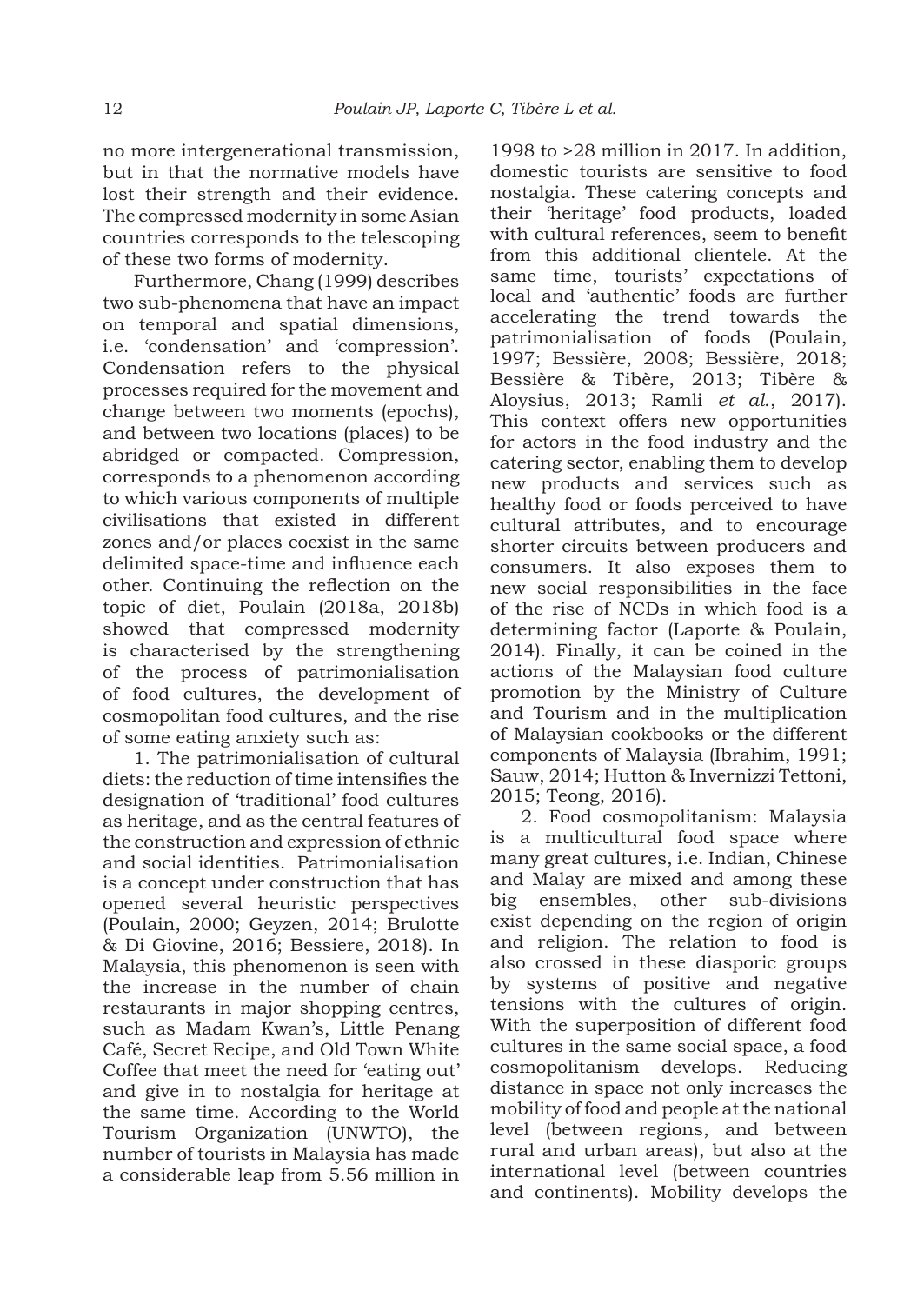interconnection or intercrossing of food cultures, and in some contexts their hybridisation or even their creolisation, which constitutes a high degree of cultural cross-fertilisation and creates a new food culture (Tibère, 2016). One of the consequences of the development of tourism and the international hotel industry is to make available on Malaysia the urban territories as an offer to represent the European cultures (e.g. French, Spanish, and Italian), as well as the Asian cultures (e.g. Japanese, Chinese, and Korean), and transnational cultures such as Kentucky Fried Chicken. Kuala Lumpur thus establishes itself in a cosmopolitan universe that sometimes surprisingly mixes different food cultures, such as the advertisement on the front of a restaurant, which displays the expression of 'Italian Tapas'!

3. The rise of food anxiety: food modernity is accompanied by the telescoping of several dimensions likely to be at the origin of crises like the control of frauds, the management of food safety, the sanitary control of food, and the socio-technical controversies related to the used technologies in producing, processing, and marketing of foods (Poulain, 2018b). These different dimensions appear in the West at different times, and develop according to different rhythms. Management and administrative systems were then put in place (ministerial services for fraud repression, health crisis management or food security), and the skills of the populations themselves to choose, prepare, and use food subsequently evolved. In some Asian countries, the dimensions of food crises (fraud, food, and sanitary security and controversies) are simultaneously present and interact with one another to create unique contexts.

Furthermore, MFB data showed the importance of 'out-of-home' consumption practices in the society of Malaysia, which undergoes a compressed

modernisation process. MFB is a tool for observing the modernisation of the eating social space of this Southeast Asian society. It describes and follows the food model transformations, especially in the distribution of consumption places and in the process of individualisation practices. The fields of application are numerous, both in health and consumption. For example, regarding the fight against obesity, the prevention models developed in Europe (and extended to the United States), which are based largely on the valorisation of food in the family context, proved to be disconnected from the Malaysian social reality and might even be counterproductive. From the economic point of view, the data highlight an organisation of the food chain in which the relative weight of 'out-of-home' and 'out-of-home food' is especially important. It also points to the importance of social responsibility of 'out-of-home' catering actors from various forms of restoration to their agribusiness suppliers, in addition to the role they are playing in diet-related NCDs. The pattern of food consumption in Malaysia shows that the boundaries between 'out' and 'at home' can emerge in a very different way from the West. This translates, among other things, a variable distribution of weight among the actors in the economy of food Industry. In this particular case, the restaurateur and their devoted sources of supply have a significant weight in the organisation of this activity sector.

Finally, the Malaysian society with its multicultural characteristics (assigned as ethnicities through a long period of positive discrimination policy) arises as a privileged empirical field of observation for the analysis of the modernisation modalities of diet models among different ethnic groups. In other words, it makes it possible to identify changes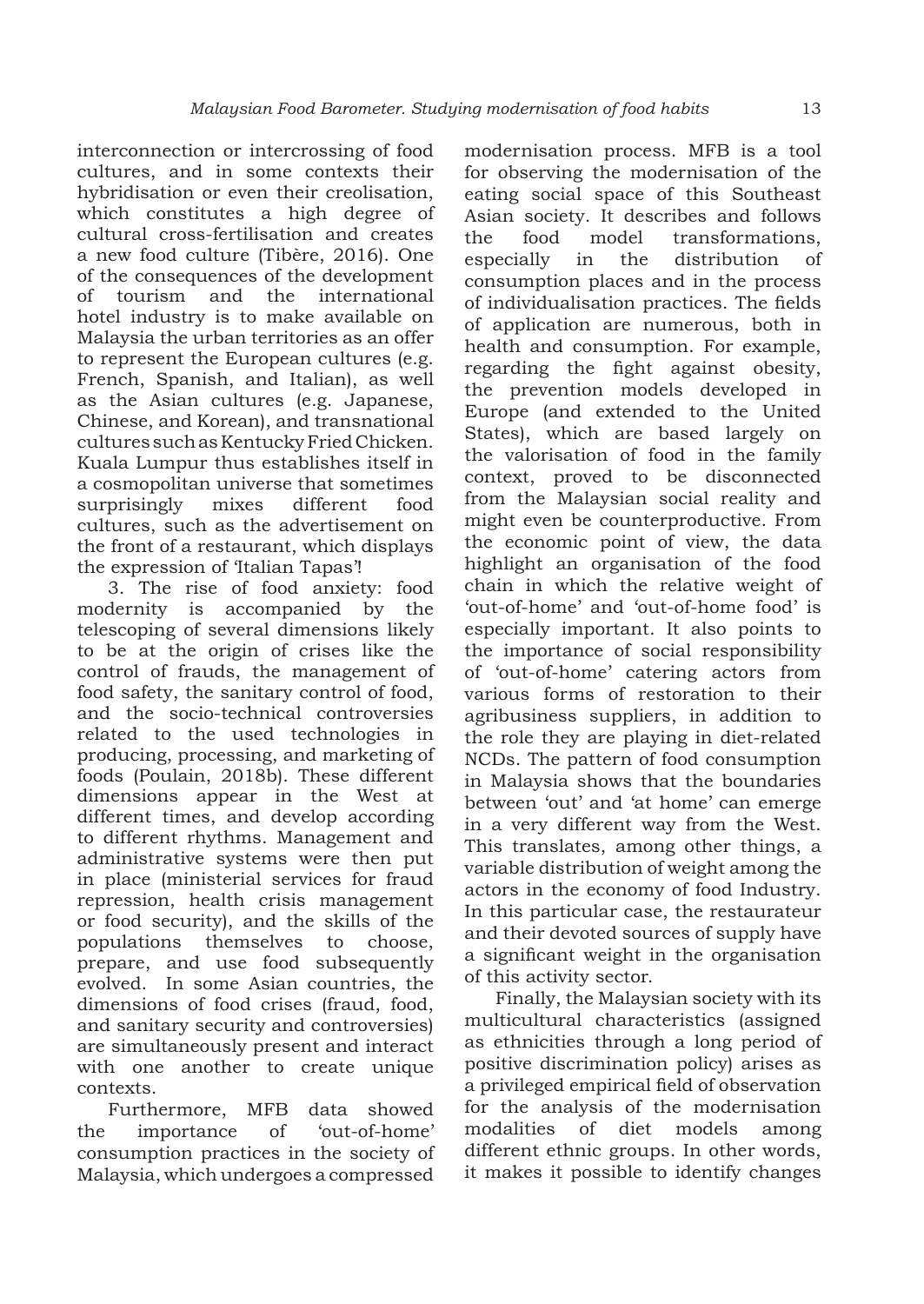in the relative weight of sociological and cultural variables during modernisation. Malaysia is also a prime location for adapting tools to Chinese, Indian, and Indonesian food cultures. Therefore, MFB is the first step of the current development within the framework of the International Associated Laboratory French National Center for Scientific Research (CNRS): Food, Cultures and Health, an Asian Food Barometer (AFB). More broadly, through the study of these lifestyle mutations, rationale of supply and ways of eating, MFB also offers the opportunity to identify favourable conditions to the emergence of new forms of food crises (Simoulin, 2018; Augustin-Jean & Poulain, 2018).

#### **Acknowledgements**

This study had the benefit of several unconditional grants from the Ministry of Higher Education, Malaysia, Long Term Research Grant Scheme (LRGS) "The National Social Cohesion Programme" headed by Prof. Datuk Dr. Shamsul Amri Baharuddin (Universiti Kebangsaan Malaysia), the Taylor's University Research Cluster (TURC) Malaysia, the Centre National Interprofessionnel de l'Economie Laitiere (CNIEL) France, Nestle Malaysia, and Coca-Cola Malaysia. The funders had no role in the study design, data collection and analysis, decision to publish, or preparation of the manuscript.

#### **Authors' contributions**

JPP, conceptualised the MFB, organised and supervised its realisation, wrote the first version of the article; CL, participated in the conceptualisation of the MFB, its realisation, the treatment of data and writing the article; LT, participated in the conceptualisation of the MFB, its realisation, the treatment of data and writing the article; EM, participated in the production of the MFB, the treatment of the data and the drafting of the article; NAR, participated in the conceptualisation of the MFB and the proofreading of the article; AAZ, did the scientific revision, proof writing and academic editing of the article; IMN, participated in the conceptualisation of the MFB and the proofreading of the article.

#### **Conflict of interest**

The authors declare that there is no conflict of interest regarding the publication of this article.

#### **References**

- Ali N & Azlan Abdullah M (2012). The food consumption and eating behavior of Malaysian urbanites: Issues and concerns. *GMJSS*  8(6):157-165.
- Augustin-Jean L & Poulain JP (2018). *Risk and Food safety in China and Japan: Theoretical perspectives and empirical Insights*. Routledge, London.
- Aziz AR (2012). New economic policy and the Malaysian multi-ethnic middle class. *Asian Ethn* 13(1):29-46*.*
- Beck U & Lau C (2005). Second modernity as a research agenda: theoretical and empirical explorations in the 'meta‐change' of modern society. *Br J Sociol* 56(4):525-557.
- Beck U & Grand E (2010). Varieties of second: The cosmopolitan turn in social and political theory and research. *Br J Sociol* 61(3):409-443.
- Bessiere J (2008). Eating elsewhere, eating locally: The role of regional gastronomy in tourism. *Revue Tourisme* 16:155-161.
- Bessiere J (2018). Patrimoine alimentaire, patrimonialisation. In JP Poulain, *Dictionnaire des cultures alimentaires* (pp. 1051-1057). PUF, Paris.
- Bessiere J & Tibere L (2013). Traditional food and tourism: French tourist experience and food heritage in rural spaces. *J Sci Food Agric* 93(14):3420-3425.
- BMCE Trade (2013). *In: Malaisie: Introduction*. From http://www.bmcetrade.co.ma/fr/observerles-pays / malaisie / presentation [Retrieved February 27 2020].
- Bolton JM (1972). Food taboos among the Orang Asli in West Malaysia: a potential nutritional hazard. *Am J Clin Nutr* 72(25): 789-799.
- Brulotte RL & Di Giovine MA (eds) (2016). *Edible identities: Food as cultural heritage*. Routledge.
- Chang KS (1999). Compressed modernity and its discontents: South Korean society in transition. *Economy and Society* 28(1):30-55.
- Chang KS (2016). Compressed modernity in South Korea: Constitutive dimensions, manifesting units, and historical conditions. *Routledge Handbook of Korean Culture and Society*. Routledge, London & New York.
- Clammer JR (1980). *Sociology of the Baba Communities of Malaysia and Singapore*. Singapore University Press, Singapore.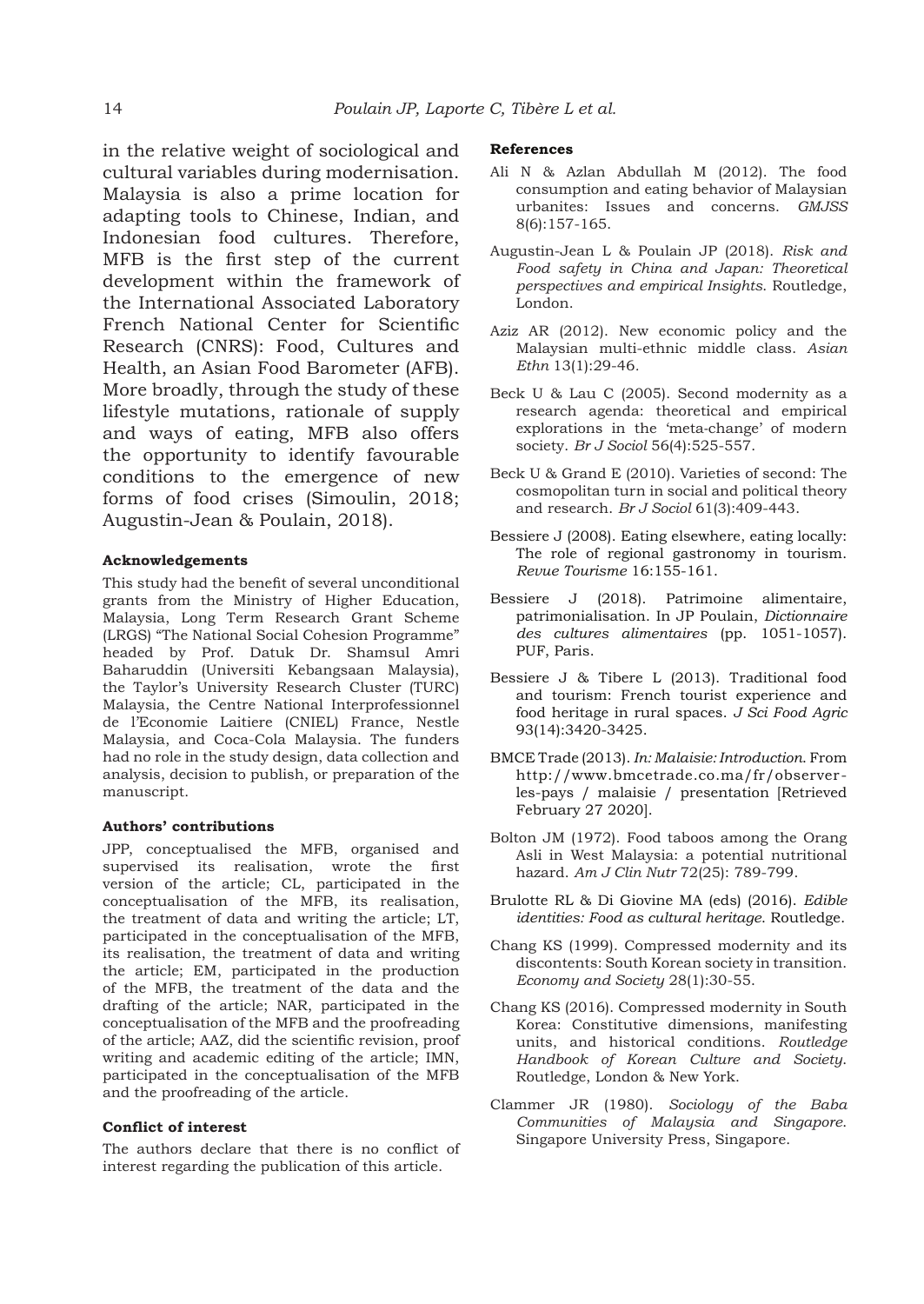- Department of Statistic Malaysia (2016). *In: Report on household and income expenditure survey, 2016*. From https://www.dosm.gov.my/v1/index. php?r=column/cthemeByCat&cat=323&bul\_ id=WnZvZWNVeDYxKzJjZ3RlUVVYU2s2Zz09 &menuid=amVoWU54UTl0a21NWmdhMjFMM WcyZz09# [Retrieved February 2020].
- Embong AR (2002). *State-led modernization and the new middle class in Malaysia*. Spinger, Berlin.
- Embong AR (2007). New middle classes in Asia. In G Ritzer (ed). *The Blackwell encyclopedia of sociology* (pp. 3198-3201). Blackwell Publishing, Oxford.
- Fischler C (1990). *Homnivore (L'): Sur les Fondamentaux de la Biologie et de la Philosophie.* Odile Jacob, Paris.
- Fournier T, Tibère L, Laporte C, Mognard E, Ismail MN, Sharif SP & Poulain JP (2016). Eating patterns and prevalence of obesity: Lessons learned from the Malaysian Food Barometer. *Appetite* 107:362-371.
- Gan WY, Nasir MTM, Zalilah MS & Hazizi AS (2011). Direct and indirect effects of sociocultural influences on disordered eating among Malaysian male and female university students. A mediation analysis of psychological distress. *Appetite* 56(3):778-83.
- Geyzen, A (2014). *Food studies and the heritage turn: a conceptual repertoire*. *Food and History* 12(2):67-96.
- Gillespie S & Haddad LJ (2003). *The double burden of Malnutrition in Asia*. Sage publications, New Delhi.
- Harvey D (1990). *The Condition of Postmodernity: An Enquiry into the Conditions of Cultural Change*. Wiley-Blackwell, New Jersey.
- Hirschman C (1975). *Ethnic and social stratification in Peninsular Malaysia.* The Arnold and Caroline Rose monograph of the American Sociological Association. From https://www.asanet. org/sites/default/files/savvy/members/Rose/Rose\_Ethnic. pdf [Retrieved February 27 2020].
- Hirschman C (1987). The meaning and measurement of ethnicity in Malaysia: An analysis of census classification. *J Asian Stud* 46(3):555-582.
- Hutton TA (2003). Service industries, globalization, and urban restructuring within the Asia-Pacific: new development trajectories and planning responses. *Prog Plann* 61(1):1-74.
- Hutton W & Invernizzi Tettoni L (2015). *The food of Malaysia: 62 easy-to-follow and delicious recipes from the crossroads of Asia*. Periplus Editions, Bali.
- Ibrahim J (1991). *Hawkers delight: a guide to Malaysia & Singapore hawkers food*. S. Abdul Majeed, Kuala Lumpur.
- Index Mundi Malaysia (2013). *In: Malaysia Demographics Profile 2019*. From http:// indexmundi.com/malaysia/demographics\_ profile.html [Retrieved February 27 2020].
- Ismail MN (2002). The nutrition and health transition in Malaysia. *Public Health Nutr* 5(1A):191-195.
- Jaafar J (2004). Emerging trends of urbanisation in Malaysia. *Journal of the Department of Statistics Malaysia* 1:43-54.
- Karupaiah T, Swee WCS, Liew SY, Ng BK & Chinna K (2013). Dietary health behaviors of women living in high rise dwellings: a case study of an urban community in Malaysia. *J Community Health* 38(1):163-171.
- Khor GL & Zalilah MS (2008). The ecology of health and nutrition of "Orang Asli" (indigenous people) women and children in Peninsular Malaysia. *Tribes and Tribals* (2):66–77.
- Laporte C (2018). Les enjeux de la restauration collective. In JP Poulain (ed). *Dictionnaire des cultures alimentaires* (pp*.*1051-1057). PUF, Paris.
- Laporte C & Poulain JP (2014). Restauration d'entreprise en France et au Royaume-Uni: Synchronisation sociale alimentaire et obésité. *Ethnologie française* XLIV (1):93-103.
- Lee SHH & Tan KGA (2007). Examining Malaysian household expenditure patterns on food-awayfrom-home. *AJAD* 4(1):12-24.
- Lévi-Strauss C (1963). *Structural Anthropology*. C Jacobson & BG Schoepf (trans.). Basic Books, New York.
- Lim HM & Chee HL (1998). Nutritional status and reproductive health of Orang Asli women in two villages in Kuantan, Pahang. *Mal J Nutr* 4(1):31-54.
- Mahari Z, Othman WR, Khalili NMM, Esa S & Miskiman N (2011). Demographic transition in Malaysia: The changing roles of women. From: http://www.cwsc2011.gov.in/papers/ demographic\_transitions/Paper\_1.pdf. [Retrieved February 27 2020].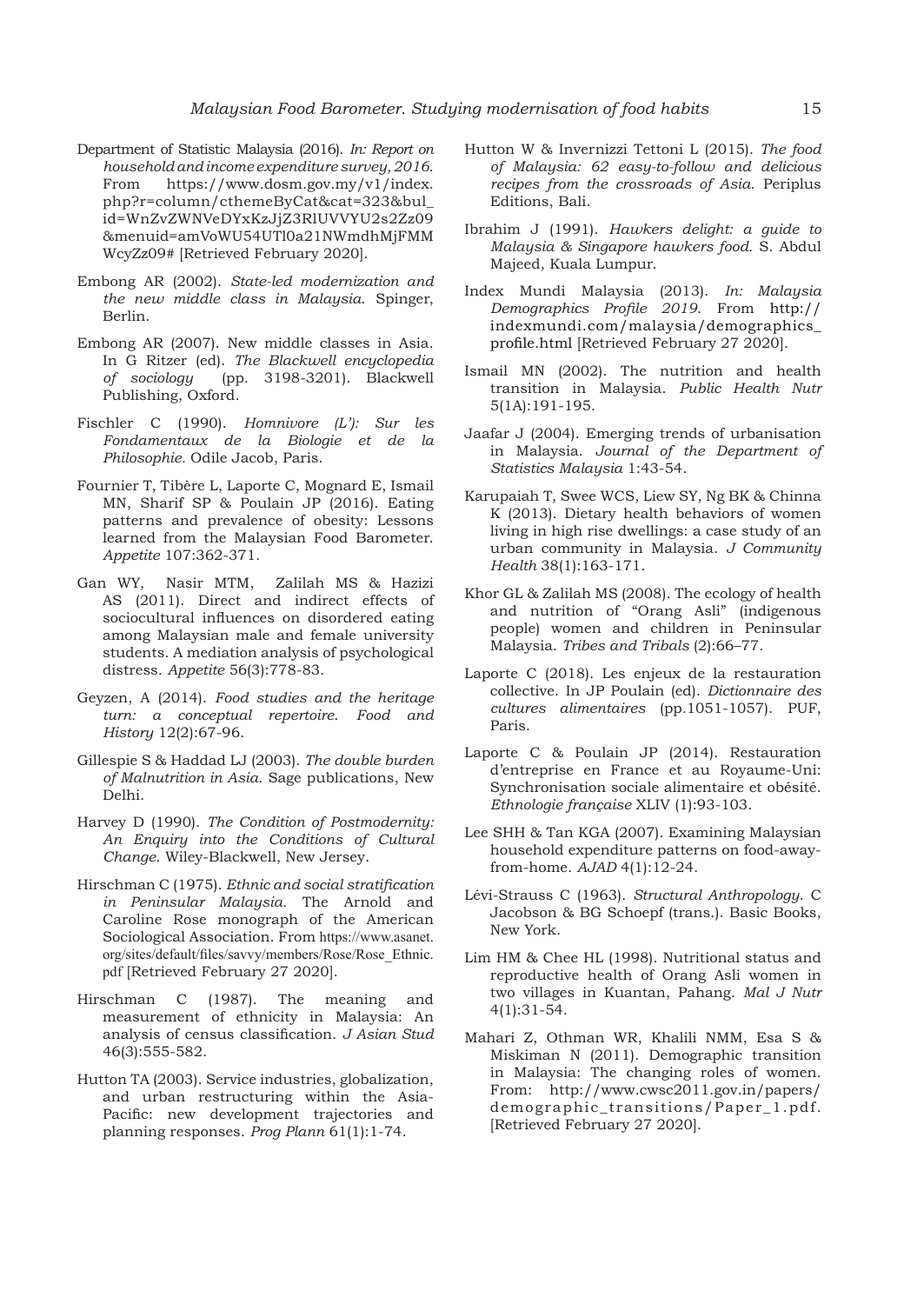- Mahbubani K (2013). *The great convergence: Asia, the West, and the logic of one world.* Public Affairs, New York.
- Manderson L (1981). Roasting, smoking and dieting in response to birth: Malay confinement in cross-cultural perspective. *Soc Sci Med* 81(15):509–520.
- MOH Malaysia (2008a). *Malaysian Adult Nutrition Survey (2003): Vol 1. Methodology*. Ministry of Health, Putrajaya.
- MOH Malaysia (2008b). *Malaysian Adult Nutrition Survey (2003): Vol 4. Meal Pattern of Adults Aged 18 to 59 Years.* Ministry of Health, Putrajaya.
- Obbagy, E (2012). The food environment, eating out, and body weight: A review of the evidence. *Nutrition Insight* 49.
- Poulain JP (1997). Le goût du terroir et le tourisme vert à l'heure de l'Europe. *Ethnologie francaise* XXVII:18-36.
- Poulain JP (2000). Les patrimoines gastronomiques et leurs valorisations touristiques. In Amirou R. et Bachimon P (ed). *Le tourisme local, une culture de l'exotisme*, Le Harmattan, París.
- Poulain JP (2001). *Manger aujourd'hui. Attitudes, Normes et Pratiques*. Toulouse, Privat.
- Poulain JP (2002). The contemporary diet in France: 'De-structuration' or from commensalism to 'vagabond feeding'. *Appetite* 8:1-13.
- Poulain JP (2017). Sociology of Food. Eating and the place of food in the society. Bloomberry, London.
- Poulain JP (2018a). Beyond weak signal theory: From risk analysis to the management of the alimentary concerns, In L Augustin-Jean, JP Poulain (eds). *Risk and Food safety in China and Japan: Theoretical perspectives and empirical Insights*. Routledge, London.
- Poulain JP (2018b). Anxiety as invariant of human relation to food, In J Ehlert, FN Katharina*, Food Anxiety in Globalising Vietnam*. Palgrave Macmillan, London.
- Poulain JP (2019). Anxiety as invariant of human relation to food, In J Ehlert, FN Katharina*, Food Anxiety in Globalising Vietnam*. Palgrave Macmillan, London.
- Poulain JP, Guignard R, Michaud C & Escalon H (2010). Les repas, Distribution journalière, structure, lieux et convivialité, In H Escalon, C Bossard & F Beck (eds). *Baromètre santé nutrition 2008 (pp. 186-211)*. INPES, Paris.
- Poulain JP, Smith W, Laporte C, Tibère L, Ismail MN, Mongard E, Aloysius M, Ari Ragavan N & Shamsul AB (2015). Studying the consequences of modernization on ethnic food patterns: Development of the Malaysian Food Barometer (MFB). *Anthropology of food (online).* From http://journals.openedition.org/aof/7735 [Retrieved February 27 2020].
- Poulain JP, Tibère L, Laporte C & Mongard E (2014). *Malaysian Food Barometer*. Taylor's University Press, Kuala Lumpur.
- Py Lee, Cheah WL, Chang CT & Siti Raudzah G (2012). Childhood obesity, self-esteem, and health-related quality of life among urban primary school in Kuching, Sarawak, Malaysia, *Mal J Nutr* 2:207-219.
- Rampal L, Rampal S, Khor GL, MD Zain A, Ooyub S, Rahmat R, Ghani SN & Krishnan J (2007). A national study on the prevalence of obesity among 16127 Malaysians. *Asia Pac J Clin Nutr* 16(3):561–566.
- Ramli AM, Zahari MS, Halim NA & Aris MH (2017). Knowledge on the Malaysian food heritage. *AjQoL* 2(5):31-42.
- Rouleau-Berger L & Neng L (2017). Compressed modernity and Chinese temporalities. *Temporalités* 26. doi: 10.4000/ temporalites.3810.
- Sauw B (2014). *Best of Malaysian cooking*. Marshall Cavendish International, Singapore.
- Shamsul AB (1999). From Orang Kaya Baru to Malayu Baru: cultural construction of the Malay 'new rich. In M Pinches (ed.) *Culture and privilege in capitalist Asia* (pp. 104-128). Routledge, London & New York.
- Shamsul AB (2012). From hunger to obesity: Confronting the social reality of modernity and food habits in Malaysia. A paper for the National Convention on Food Security in Malaysia: Strategies for the Future, Academy of Science Malaysia (ASM), Putrajaya.
- Simoulin V (2018). Contemporary food crises: When industrial failure meets state impotence. In L Augustin-Jean & JP Poulain. *Risk and Food in Asia: Perspectives from China and Japan theoretical perspectives and empirical insights.* Routledge, London.
- Sudha S (1997). Family size, sex composition and children's education: ethnic differentials over development in Peninsular Malaysia. *Population Studies: A Journal of Demography* 51(2):139-151.